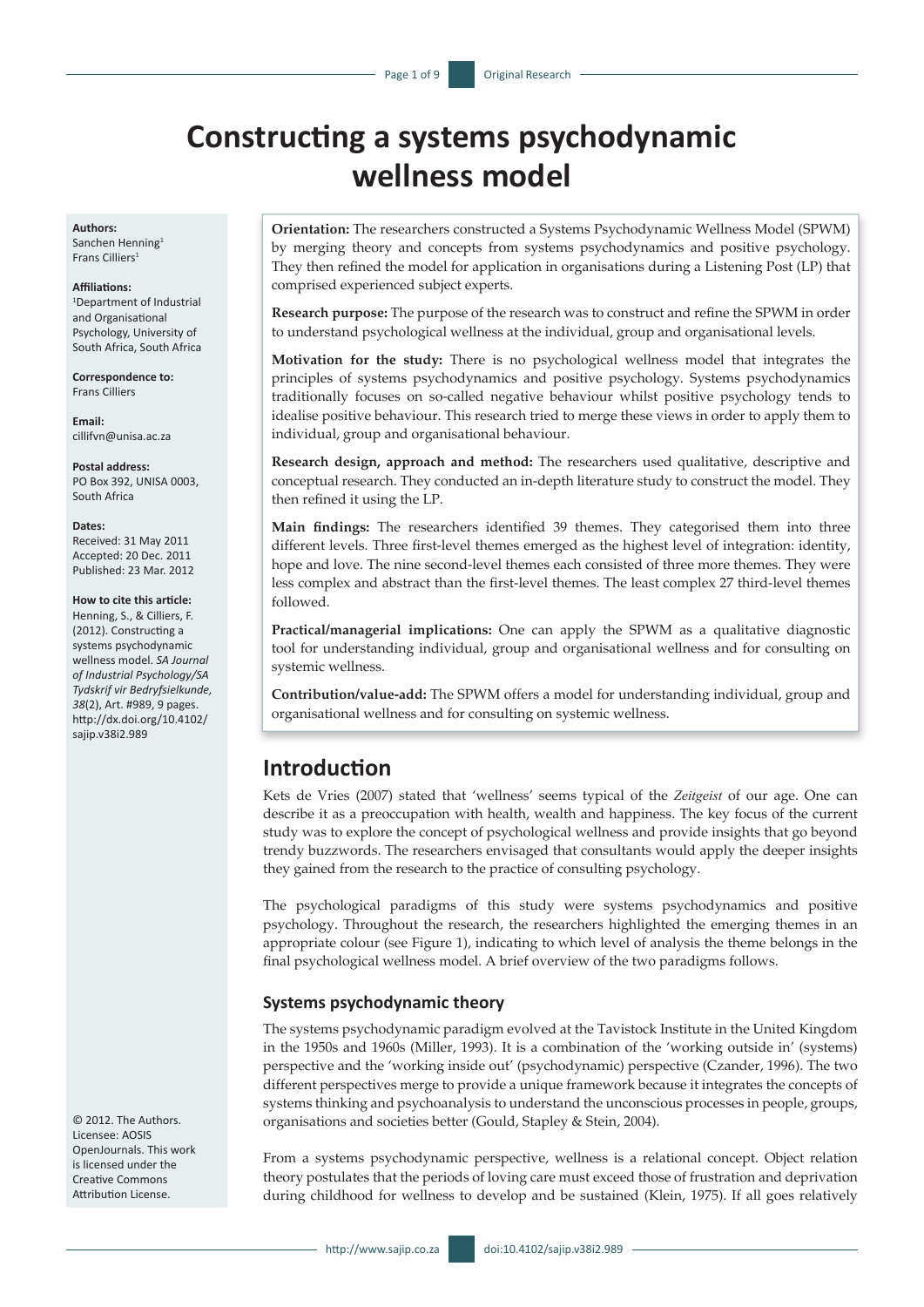well and the child experiences a budding faith in primary caretakers, the child eventually develops the ability and courage to integrate the opposing feelings of love and hate (Klein, 1975).

Traditional psychological approaches reduced human beings to a bundle of sensations, drives, innate and learned reactions. In contrast to this mechanistic approach, systems theory proposes that humans link inextricably to the greater web of life. One cannot study them in isolation. The universe is a hierarchy of systems, where each higher level of a system comprises systems at lower levels (Keeney, 1983). One can regard the psychological wellness of any person, group or organisation as an open system, consisting of numerous subsystems that interact across different system boundaries (Keeney, 1983). According to O'Connor and Lubin (1990), psychological wellness is the result of constant interpersonal (between people) and intrapersonal (within a person) change and variety.

# **Positive psychology**

Positive psychology is a sub-discipline of psychology that studies the nature, manifestations and ways of improving positive subjective experiences that link to strengths and virtues (Snyder & Lopez, 2005). It aims to change the focus of theory and practise in some fields of psychology from a preoccupation with disease and healing to well-being and improving strengths and virtues. Treatment is not just fixing what is wrong. It is also building what is right. Psychology is not just about illness or health. It is also about work, education, insight, love, growth and play. This perspective implies an active human that is constantly adapting to the environment to ensure wellness (Lopez, 2008).

One can regard humanistic psychology theorists as the founders of positive psychology (Cilliers & May, 2010). As a field of study, it recognises the importance of learning and optimistically focuses on a person's future rather than on the past. It is concerned with concepts like love, hope, creativity, values, meaning and self-actualisation. Positive psychology encourages buffering strengths like courage, interpersonal skill, curiosity, the capacity for pleasure, future-mindedness and, from psychoanalytic theory, a mature identity (Peterson & Seligman, 2006).

### **Research purpose**

According to Els and de la Rey (2006), there is a growing trend in organisations world-wide to acknowledge the importance of the so-called human factor as various disciplines highlight the importance of a 'good life', work-life balance and of attending to the total wellness of employees. At the same time organisational consultants are increasingly expressing their need to understand the deeper levels of individual, group and organisational behaviour that manifest 'below the surface' (Huffington, Armstrong, Halton, Hoyle & Pooley, 2004) and to address them. Nevertheless, theorists have never integrated these two perspectives into a model that aims to

understand the deeper levels of wellness behaviour and its effects at the individual, group and organisational levels. The purpose of this study was to construct such an integrative model, called the Systems Psychodynamic Wellness Model, and to refine the model in an experiential event, namely a LP, that comprised experienced subject experts.

# **Trends from the research literature**

Scholars from different psychological paradigms attempted to define psychological wellness. They contributed to several theories on the topic. Freud (1947, p.31) believed that one must change unconscious material into conscious material before a person will experience wellness: 'Where Id is there Ego shall be'. He went on to propose that having work to do and someone to love is necessary for a person to be well adjusted. For Jung (1950), one achieves individual wellness through individuation and self-realisation. Erikson (1968) remarked that, to understand how a person grows towards wellness, it is necessary to remember the epigenetic principle that derives from the growth of organisms in vitro:

 ...this principle states that anything that grows has a ground plan, and that out of this ground plan the parts arise, each part having its time of special ascendancy, until all parts have arisen to form a functioning whole. (p. 52)

To Erikson (1968), basic trust is the cornerstone of a welladjusted adult personality. Antonovsky (1987), the founder of the 'salutogenesis' paradigm, described wellness as an 'ease-disease' continuum. Any person, group or organisation at any given time can oscillate between the two extremes on the continuum. The psychoanalyst Janov (1991) stated that the hallmark of psychological wellness is a person's ability to be satisfied with life:

The neurotic is often dissatisfied with almost everything. Such an individual is missing something, so there is never enough money, security, love, sex, power, prestige or fame. Just feeling satisfied with one's life is an enormous achievement. (p. 316)

He went on to say that a person, who is psychologically well, is authentic and naturally cares because such a person has access to feelings and can really empathise with others.

Strümpfer (1995), as well as Wissing and Van Eeden (1997), proposed that wellness is a dynamic construct on a continuum of extremes where optimal wellness is on the one pole of the continuum and illness is on the other. It is at this point that the researchers challenged the idea of a linear wellness continuum in favour of a systems approach. This describes psychological wellness using concepts like circularity, interdependency and interrelationship. The emphasis shifted from a deterministic understanding of linear causality towards a holistic understanding of context, complexities and paradox.

The researchers introduced chaos theory into the study as a branch of systems thinking. The old Newtonian scientists had an image of the world that one can compare to a big clock (Wilber, 2000). Knowledge about how the clock worked would enable one to predict what could happen at any point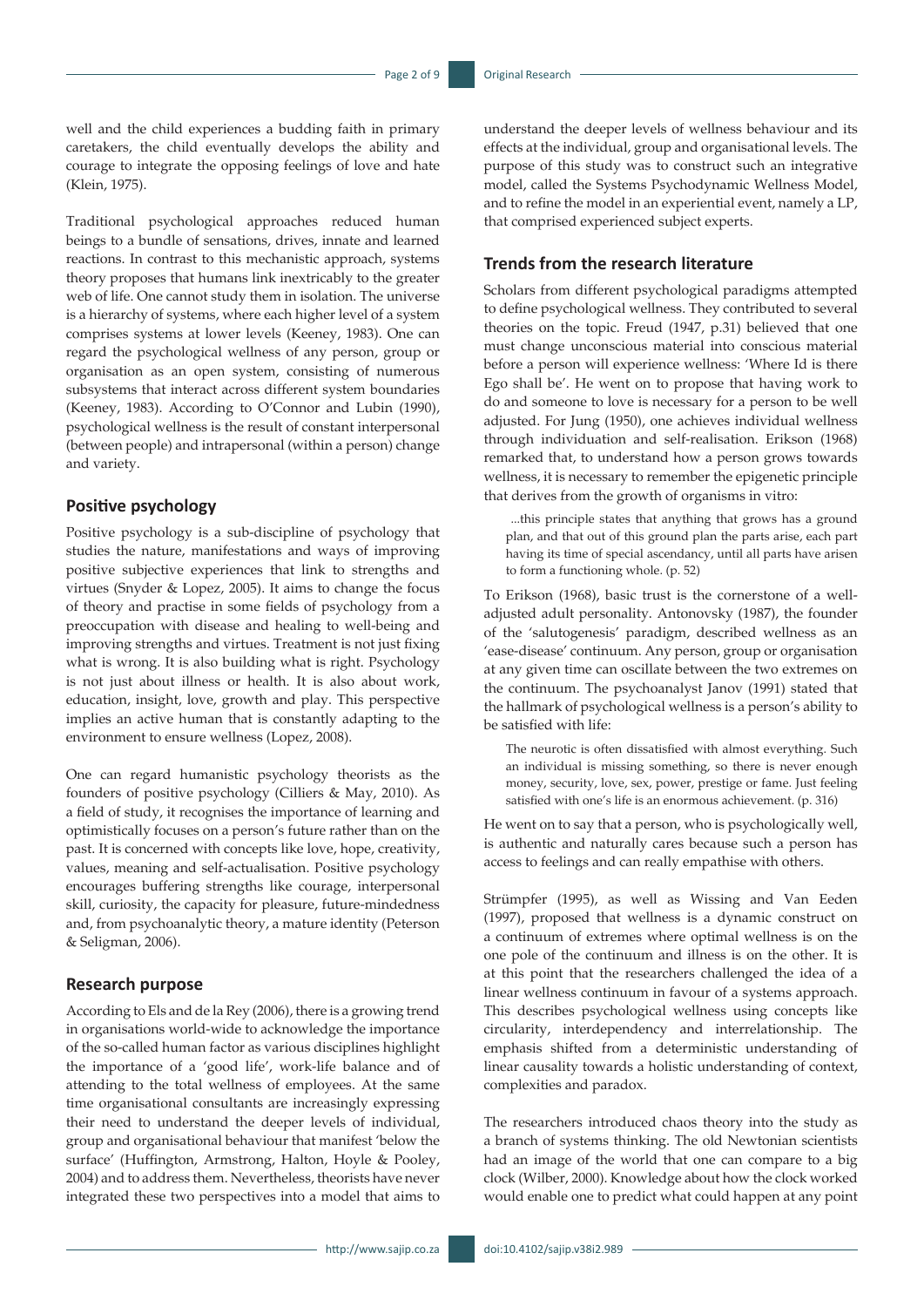in time. They believed in certainties and not probabilities. The modern science of chaos shows that causality does not apply everywhere. Chaos seems to be the creative force behind the emergence of new life forms. It appears in texts from Asian and Egyptian mythology (Butz, 1997). People often use 'chaos' in a negative sense and associate it with incompetence. However, chaos theory assumes that chaos exists within limits. One can describe orderly chaos as 'bounded instability'. It sustains all forms of life through constant change and variety (Stacey, 2003). Chaos theory offers a new way of looking at options for responding to unstable conditions. This new understanding does not anticipate disintegration and panic because of a lack of structure, but is open to the emergence of novel and more creative outputs. In this sense, the constant change and variety makes hope a central theme in chaos theory. For the purpose of this research, chaos theory was valuable as a metaphor to describe the complexity embedded in psychological wellness in a person, group or organisation.

Glass and Mackey (1988) stated that the world is not a gigantic, mechanical clock that is merely winding down, but a game of chance and choice. It allows room for free will, individuality and unpredictable creativity through selforganising properties. The process of flux is an intrinsic part of natural processes in all living systems. Bounded instability is necessary for flexibility, innovation and the capacity for finding new solutions in rapidly changing and unpredictable situations (Stacey, 2003). In laymen's terms, one can conclude that there is no growth without a little chaos.

Jung (1960) held that the tension of opposites contains wellness or wholeness, like a swinging pendulum, and that one cannot find it in a static condition:

When the opposites unite, all energy ceases: there is no more flow. The waterfall has plunged to its full depth in that torrent of nuptial joy and longing; now only a stagnant pool remains, without wave or current. (p. 467)

All life is a marriage of opposites and true wellness is a form of wholeness (Bradshaw, 1992). Holistic thinking is central to a systems perspective. Changes in one part lead to changes to all parts and to the system itself. One cannot understand the system as a whole by analysing its separate parts: 'The essential properties of a system are lost when it is taken apart; for example a disassembled automobile does not transport and a disassembled person does not live' (Patton, 1990, p. 79).

Bateson (2000) stated that there is 'a pattern that connects' living systems to one another, (that is, similar systemic concepts repeat in different contexts). The brilliant colours and shapes of fractal geometry illustrate this idea. Fractal geometry is a feature of chaos theory. It provides the graphic 'container' for the theoretical content of the model. It is also the 'pattern that connects' and is evident in human behaviour.

### **The fractal geometry of human behaviour**

Chaos theory offers an organic view of human life and a philosophy of hope (Patton, 1990) because of the underlying assumptions of continuous and rapid change, chance and

endless variety. Therefore, it provides an important parallel with positive psychology, where the adaptive potential of humans, groups and organisations, their growth and concepts, like creativity and variety of experiences, are central (Snyder & Lopez, 2005).

Gilgen (1995, p. 182) stated that hope is the understanding that, because flux underlies all that is, nothing is unchangeable or fixed: '...the will to happiness is the ultimate strange attractor in human experience' and '...the universe in its unfolding will never stop at any one informational level'. The implication is that humans have the freedom to choose and creatively weave themselves and their universe. Therefore, hope is inherent in chaos theory as people, groups and organisations graph their own existence randomly and unpredictably through chance and choice.

Another characteristic of fractals is the uniqueness of the pattern of each individual fractal as it presents an everevolving identity (Mandelbrot, 2005). This reflects the evolving identity of humans, groups and organisations. They all have their own developmental trajectory that gives rise to a special and unique identity.

A third characteristic of fractals is the evolving 'patterns that connect' (Bateson, 2000), implying some form of relatedness between subsystems within a bigger system. Fractals are patterns within patterns within patterns that develop over time, ad infinitum. People are parts of groups that form parts of organisations, which again form parts of a greater society. It is a continuous process of increasing complexity. In human relationships, the 'pattern that connects' may become what Klein (1975) referred to as object relations from the psychodynamic paradigm. Here, patterns of attachment, that is, feelings of love and hate for 'objects' are central. Humans, as living fractals, co-create each other through their relatedness to each other. Love makes psychological wellness attainable to all (Janov, 1991). Psychological wellness is complex and evolving. It is always in process and is never a static state to which one should aspire. The freedom to choose and the desire for happiness are central to psychological wellness:

Living and choosing is an aesthetic process; so a beautiful life is a truthful life lived out of one's happiness, one's open-ended consonance with the implicit order's subtle promptings… (Gilgen 1995, p. 183)

# **Core research problem and specific research objectives**

Els and De la Rey (2006) believed that existing conceptual foundations, models and theories of wellness had a limited effect on wellness research. It seems that the current wellness research seldom led to the phrasing of vital research questions or to the determination of programme contents, their design and development in meaningful ways. The primary research objective was to construct a psychological wellness model that merges the theories and concepts of systems psychodynamics with those of positive psychology to apply at the individual, group and organisational levels.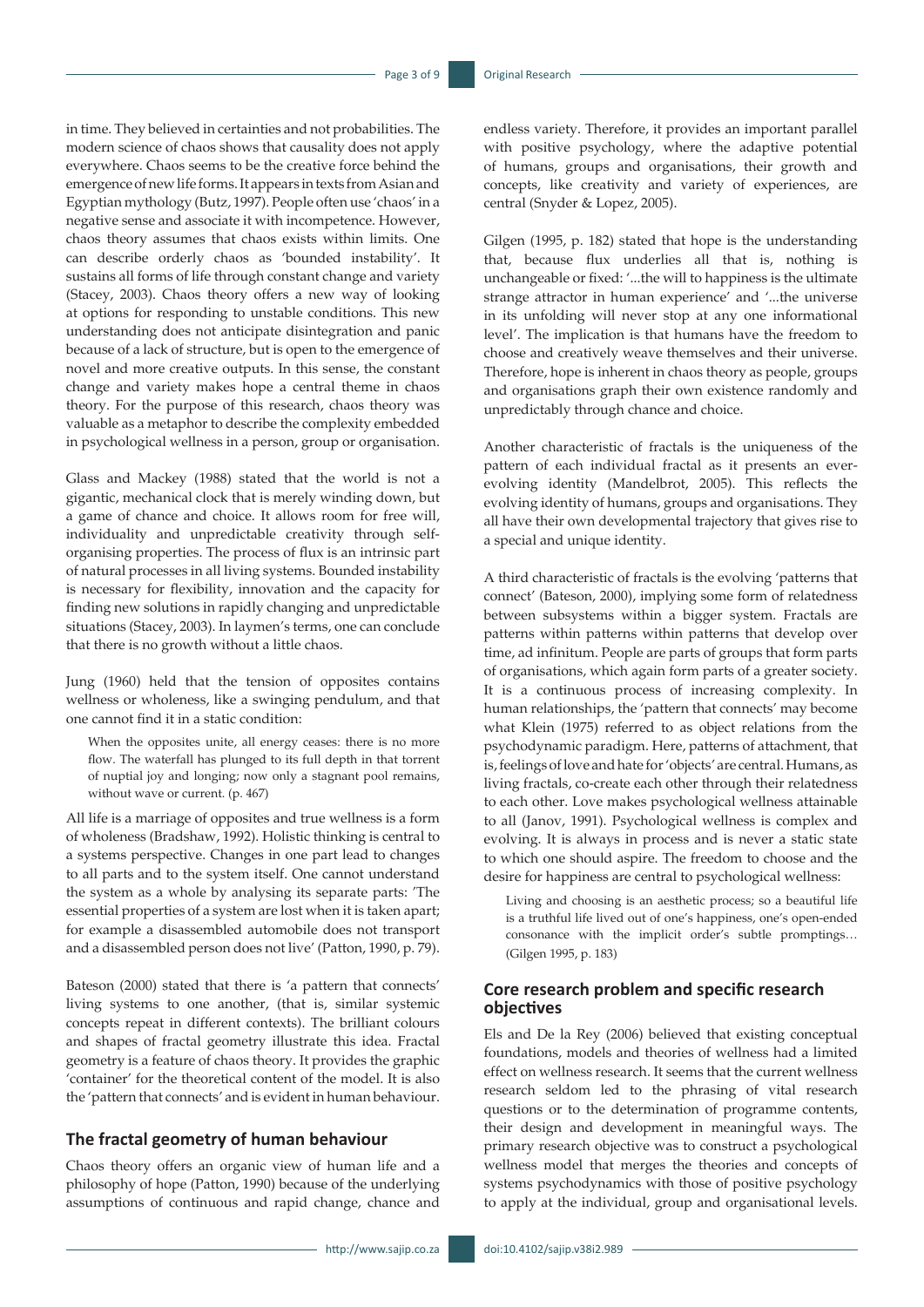The secondary research objective was to refine the model by using a LP that comprised experienced subject experts.

# **The potential value-add of the study**

The potential value-add of the study is that consultants can use the SPWM as a qualitative diagnostic tool for understanding individual, group and organisational wellness and for consulting on systemic wellness. It includes various organisational development inputs, like executive and leadership coaching for people and teams, team building and change management. In addition, one can apply the SPWM to the market research environment because its wellness concepts might reflect the social dynamics of a particular social context.

### **What will follow**

The next sections of the article describe the research design, the graphic construction of the model, the findings and discussion of the findings. Finally, the researchers made recommendations for future research.

# **Research design Research approach**

The researchers used a qualitative research approach. They framed it as a non-numeric examination and interpretation of observations to discover underlying meanings and patterns of relationships (Babbie, 2007) in psychological wellness. The research was descriptive and conceptual in nature (Denzin & Lincoln, 2005). The researchers approached the study from an artistic and metaphoric perspective and described it as a process with phases that connect to different forms of behaviours, their interpretation and presentation.

# **Research strategy**

The strategy consisted of two phases. Phase 1 comprised an extensive literature study and several content analyses to identify patterns of psychological wellness within systems psychodynamics and positive psychology. The researchers explored the potential of fractal geometry as the graphic design for the model and constructed the model theoretically. Phase 2 comprised administering the LP and refining the SPWM.

### **Research method**

#### **Research setting**

The researchers set the study within the organisational psychology fraternity, especially practitioners familiar with systems psychodynamics and positive psychology.

#### **Entrée and establishing researcher roles**

The first researcher had two distinct roles. The first was to be the qualitative researcher, to construct the SPWM, to analyse the data and refine the model (Terre Blanche, Durrheim & Painter, 2006). The second was to be a participant observer (Brewerton & Millward, 2004) during the LP, to witness, describe, record and make sense of the data whilst being part of it (Clarke & Hoggett, 2009). The second researcher was the research supervisor (Clarke & Hoggett, 2009) and convenor of the LP. Both researchers used the orientation of self as the instrument of analysis (McCormick & White, 2000). Both are psychologists with doctorate degrees and know about positive psychology. They both have specific training, theoretical knowledge and experience in systems psychodynamic consulting and research that conforms to the requirements that Brunner, Nutkevitch and Sher, (2006) set.

# **Sampling**

The first researcher used purposive sampling of the literature (in phase 1) and the participants (in phase 2) to select information-rich data for an in-depth study (Fisher, 2006). In phase 2, the second researcher selected 15 participants based on their substantial local or global group relations and systems psychodynamic consulting experience.

#### **Data collection methods**

In phase 1, the first researcher analysed the literature on psychological wellness from the systems psychodynamics and positive psychology perspectives and constructed the SPWM. In phase 2, the second researcher administered the LP. The LP is a systems psychodynamic organisational consultancy method (Gould, Stapley & Stein, 2004; Neumann, Kellner & Dawson-Shepherd, 1997) that the Organisation for Promoting Understanding of Society (OPUS) developed (Stapley, 2006a; 2006b). It focuses on a specific matter that has an unstructured design (Stapley & Collie, 2005). Consultants use the first hour to process a set question and a second to formulate hypotheses based on the previous processing (Dartington, 2000*)*.

A system psycho-dynamically informed convenor controls the time boundaries firmly, introduces and closes the event. The quality of the LP depends on the convenor's ability to allow participants to share their experiences in a contained space without judgement, memory or desire (Czander, 1997) and to manage the boundaries between the two roles of convenor and member. The second researcher invited the selected participants to attend the LP. The second researcher presented the SPWM to them and set the question: 'does the SPWM make sense as a conceptual model for understanding individual, group and organisation wellness?' To allow the 15 participants to process the material freely, the second researcher administered the LP in two sessions. One had eight and the other seven participants.

#### **Recording of data**

The researchers followed the guidelines of Hinshelwood and Skogstad (2005). These were to make an audio recording of the LP with the consent of the participants and to take descriptive field notes during and after the event.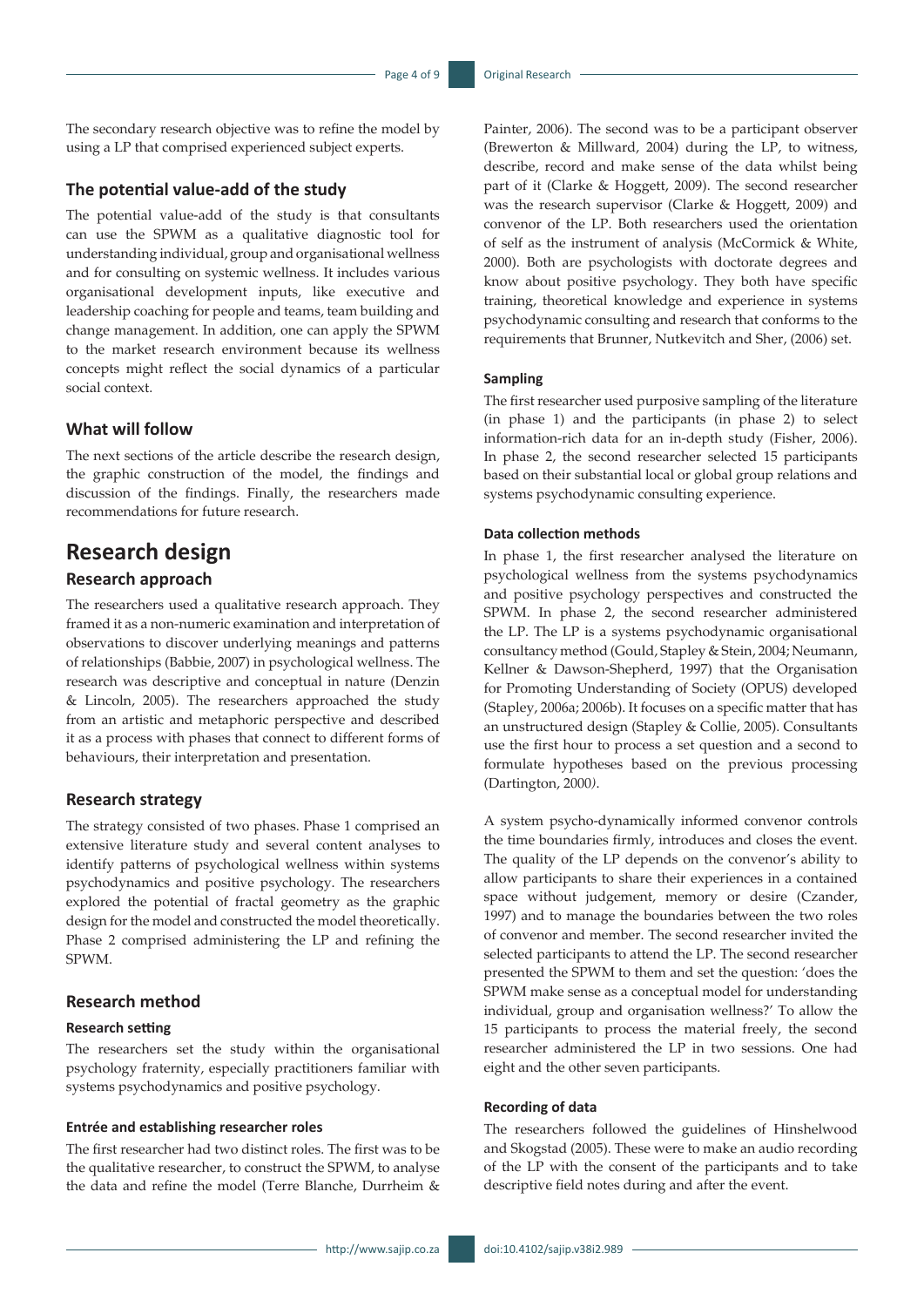#### **Data analyses**

Bateson (2000) referred to the 'drawing of distinctions' to describe how a person constructs reality. One can describe developing the theoretical content of the model as the continuous 'drawing of distinctions' from the literature on psychological wellness. Pirsig (1987) used sorting sand as a metaphor for the way humans draw distinctions or gain knowledge from their world:

We take a handful of sand from the endless landscape of awareness around us and call that handful of sand the world. The handful of sand looks uniform at first, but the longer we look at it the more diverse we find it to be. We form the sand into separate piles on the basis of this similarity and dissimilarity. Shades of colour in different piles — sizes in different piles subtypes of colours in different piles, and so on, and on, and on. (p. 75)

This metaphor appropriately describes what the first researcher experienced when she analysed the literature. During phase 1, using several levels of content analyses (Miles & Huberman, 1994) was the method she chose to 'map' the psychological wellness territory. From the literature on systems psychodynamics and positive psychology, different themes emerged. She integrated them into three different levels of analysis. Each level categorised themes at a progressively higher level of abstraction. In phase 2, the researchers used the LP data to confirm the themes, their progressive nature and to refine the definitions of some of the themes.

#### **Strategies employed to ensure quality data**

The knowledge one gains from research is only a description of reality and is not reality in itself (Bateson, 2000). The first researcher was aware of her own subjective reality and ensured that self-reflection occurred through continuous discussion with others and by diarising her experiences. Bogdan and Bilken (2003) referred to self-reflection as a strategy to improve researcher credibility. Fisher (2006) referred to witness validity and touch point validity as ways of improving the trustworthiness of qualitative data. Witness

validity confirms that readers of the data (in this research, the participants of the LP) and findings reach conclusions that are similar to those the researchers do. Touch point validity confirms that the findings connect with theory and with other studies productively. Researchers affirm, reconcile and expand previous understandings of the topic (Fisher, 2006, p. 6). The researchers were careful to remain within the chosen paradigms throughout the research.

### **Reporting**

Firstly, the researchers reported the findings of the multilevel content analysis. They then completed the graphic construction of the wellness model (the Sierpinski Triangle). Finally, they integrated them in the System Psychodynamic Wellness Triangle.

# **Findings**

Thirty-nine themes emerged from the literature review and created patterns (three first-level themes) within patterns (nine second-level themes) and within patterns (27 third-level themes). Each of the three first-level themes consisted of three second-level themes, which again consisted of three thirdlevel themes. Figure 1 illustrates them. The first-level analysis describes three themes at the highest level of abstraction. The second-level analysis consists of nine second-level themes, which are less abstract and complex. The third-level analysis consists of 27 themes that are the most concrete. One can describe them as behavioural manifestations.

#### **First-level analysis**

#### **Theme 1: Identity**

Identity is all about becoming and being someone and answers the question 'who am I?' It aims to explain how people, groups and organisations develop an identity, a unique personality, and how they maintain it:

- • second-level analysis, theme 1: the sources of self
- third-level analysis, theme 1: evolution of self
- • third-level analysis, theme 2: self-image



**FIGURE 1:** Multi-level content analysis.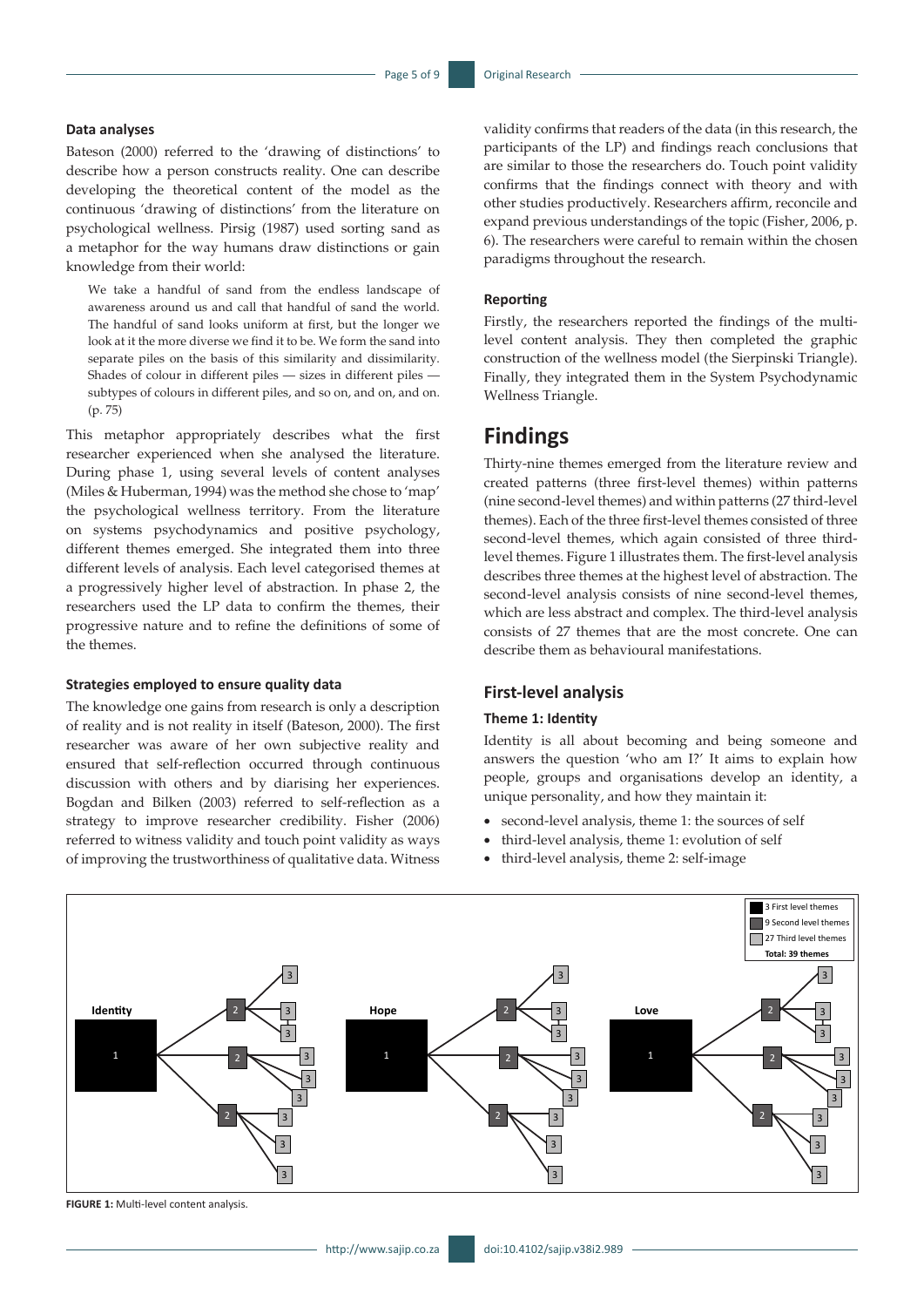- • third-level analysis, theme 3: narcissism
- second-level analysis, theme 2: ego
- third-level analysis, theme 1: ego structure
- third-level analysis, theme 2: ego ideal
- third-level analysis, theme 3: ego defences
- second-level analysis, theme 3: boundary management
- third-level analysis, theme 1: space boundaries
- third-level analysis, theme 2: task boundaries
- third-level analysis, theme 3: time boundaries.

#### **Theme 2: Hope**

Hope addresses the question 'why am I?' Themes that explore the search for meaning and direction for the future of people, groups and organisations are:

- • second-level analysis, theme 1: wisdom
- • third-level analysis, theme 1: open-mindedness
- third-level analysis, theme 2: curiosity
- third-level analysis, theme 3: creativity
- second-level analysis, theme 2: meaning
- third-level analysis, theme 1: attachment
- third-level analysis, theme 2: goal-seeking
- third-level analysis, theme 3: authenticity
- second-level analysis, theme 3: paradox
- third-level analysis, theme 1: reparation
- third-level analysis, theme 2: mastery
- third-level analysis, theme 3: optimism.

#### **Theme 3: Love**

Love refers to the question 'how do I relate?' It illustrates relational aspects, particularly one's relationship with oneself and with others:

- • second-level analysis, theme 1: mirror gazing self
- • third-level analysis, theme 1: self-knowledge
- third-level analysis, theme 2: self-acceptance
- • third-level analysis, theme 3: self-actualisation
- second-level analysis, theme 2: window watching others
- third-level analysis, theme 1: social acceptance
- • third-level analysis, theme 2: social integration
- • third-level analysis, theme 3: social actualisation
- second-level analysis, theme 3: transcendence
- third-level analysis, theme 1: beyond boundaries
- third-level analysis, theme 2: transformation
- • third-level analysis, theme 3: aesthetics.

In summary, the researchers used a hierarchical approach to construct the model. Third-level themes are not disjointed fragments but form a network of mutual interactive themes, each valid in their own right. The 39 themes are all relevant on individual, group and organisational levels of consultation. Henning (2009) discusses them in detail.

# **Graphic construction of the Systems Pychodynamic Wellness Model: fractal geometry**

Mandelbrot (2005) coined the term 'fractal geometry' from the Latin *fractua*, which means 'irregular'. Fractal geometry is a visual way of understanding the natural sciences and a way of showing how things often display the same structure when one looks at the same things on bigger and bigger or smaller and smaller scales. The whole is also always within each part and each part is also the whole. One finds patterns repeatedly at descending scales, so that their parts, at any scale, are similar in shape to the whole. One can see self-similarity in cauliflowers, snowflakes, Gothic arches in European cathedrals, branches of lightning, leitmotifs in operas, the distribution of galaxies, weather patterns and coastlines.

# **The Sierpinski Triangle**

Symbols are universal and pervade all cultures as they resonate with the fundamental aspects of human nature (Jung, 1950). They speak of shared wisdom whose truths we recognise but can never quite put into words. The triangle is the universal symbol of change and transformation. Religion, myth, folk tales, science and art tenaciously reiterate the importance of trinities because of their deep roots in every part of us: 'They have powerful psychological effects on us because the tripartite universe connects us with its archetypal root within us' (Schneider, 1994, p. 144). The Sierpinski Triangle is a fractal named after Sierpinski, who described it in 1915 (Mandelbrot, 2005).

It offers a graphic design whilst reflecting the process of multilevel content analysis. In addition, it contained all 39 themes, as they emerged from the data, in one complete structure. It is one of the most basic examples of self-similar sets. That is, it is a mathematically generated pattern that one can reproduce at any magnification or reduction (see Figure 2).The geometric simplicity of the triangle makes it an appropriate symbol with which to construct a complex theoretical model. The original triangle consisted of a hierarchical set of triangles, which



**FIGURE 2:** The Sierpinski Triangle.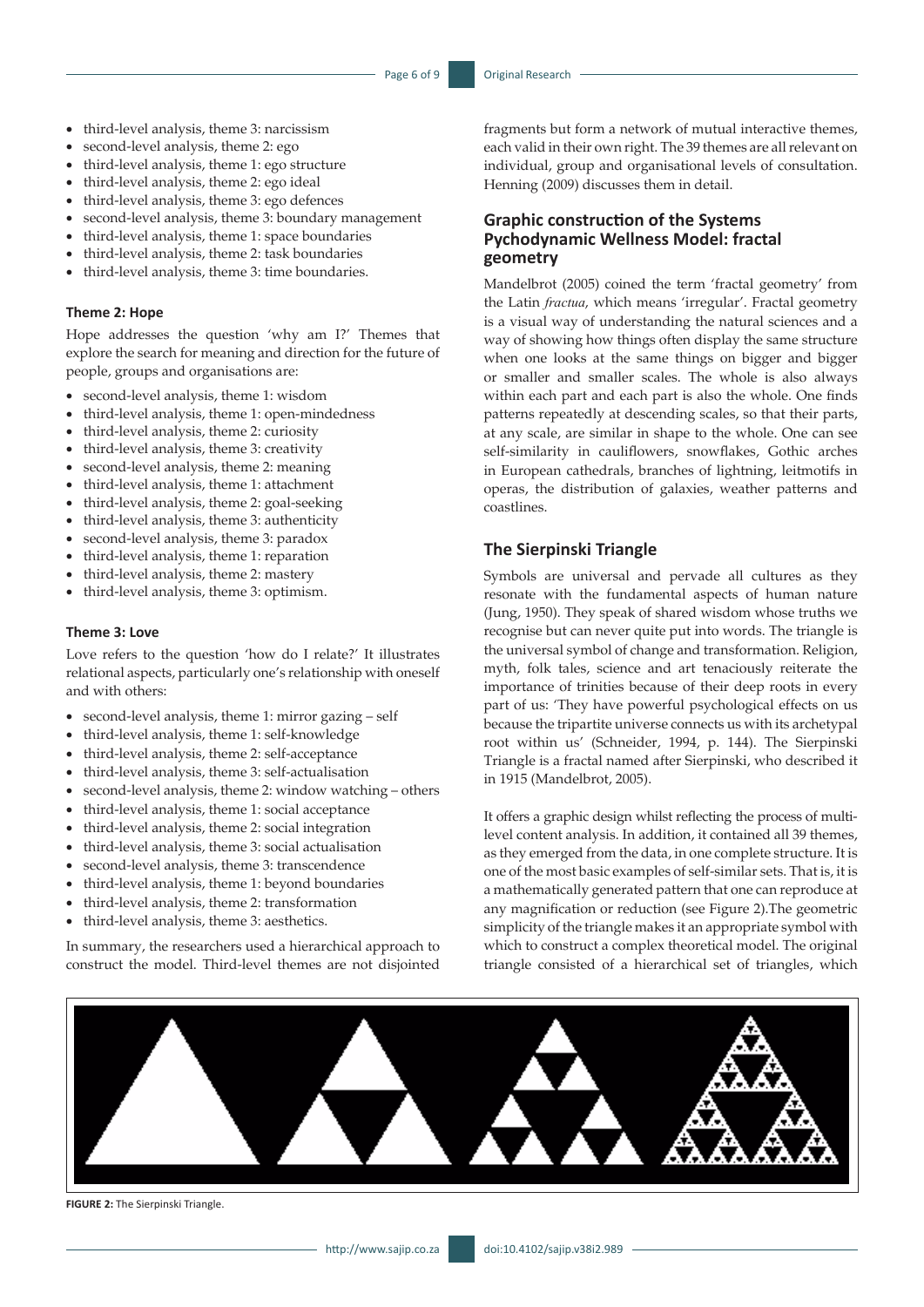again consists of another set of triangles. Mathematically, the process can keep on generating triangles at deeper and deeper levels, ad infinitum.

Sierpinski (Mandelbrot, 2005) referred to the original, white triangle as the 'generator triangle' because it repetitively generates, according to fractal geometry, more similar shapes or, in this case, more triangles. Similarly, the 'generator' theme of 'psychological wellness' generated qualitative themes within themes within themes, each theme describing a specific aspect of the original theme. The complete structure comprises 40 triangles. Jung (1950) noted that the number 40 symbolises 'wholeness', 'totality' and 'completeness'.

Thirty-nine themes emerged from this research. Mathematically, one can calculate the number of themes as follows:  $(3x1) + (3x3) + (3x3x3) = 39$ . The 40th triangle gives the name of the psychological wellness model, which is the Systems Psychodynamic Wellness Triangle. Figure 3 below illustrates it.

# **Discussion**

The primary research objective was to construct the Systems Psychodynamic Wellness Model and to refine the model conceptually in order to understand psychological wellness at the individual, group and organisational levels. Existing models are mostly insensitive to the systemic properties of living systems. People, groups and organisations are systems within systems within systems that are connected and interdependent. One needs to explore them in context. From a systems perspective, individual parts of any living system are important and one cannot disregard them. However, it



**FIGURE 3:** The Systems Psychodynamic Wellness Triangle.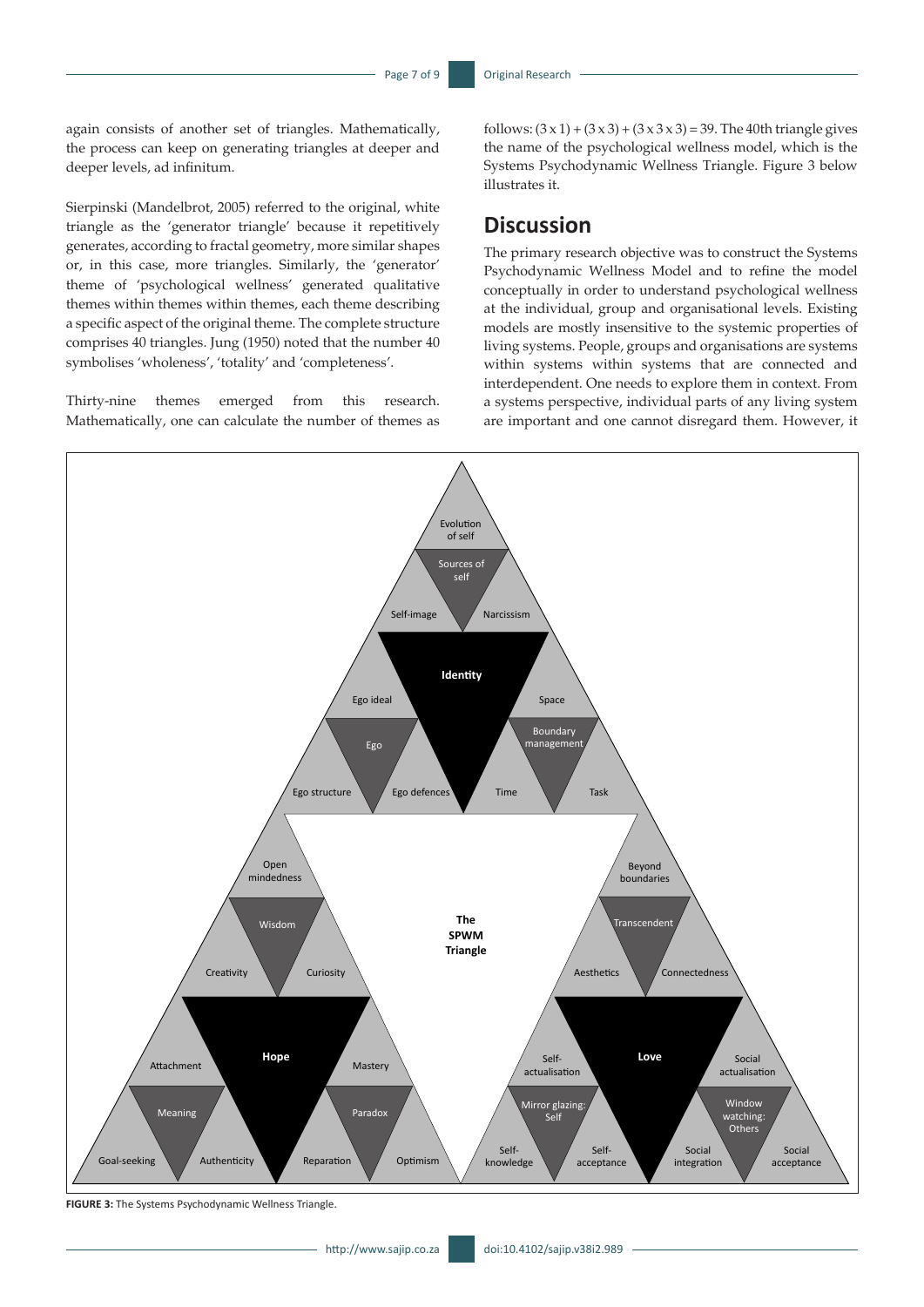is understanding the relationships between the parts of the system and how they fit into the whole that enables deeper insights into the phenomena.

The SPWM Triangle integrates systems psychodynamic thinking and positive psychology, thereby offering a more holistic and optimistic perspective for studying human behaviour as opposed to the traditional, mechanistic perspectives that focused mainly on disease and pathology. The researchers achieved the primary research objective in constructing the SPWM Triangle, where the first-, secondand third-level themes display a logical flow from simple to complex.

The theoretical paradigms (systems psychodynamics and positive psychology) contained the themes that the researchers identified to describe psychological wellness at individual, group and organisational levels. The firstlevel analysis themes have the highest level of abstraction. The three first-level themes reflect this integration. Identity is a central concept in systems psychodynamics whilst hope and love are inherent to positive psychology. In the graphic design of the model, a fractal called the Sierpinski Triangle provided the container for the emerging themes. It is significant that the themes of hope and love are at the left and right base corners of the triangle, whilst identity is at the top corner. These symbolic positions show that identity is a product of hope and love.

This research challenged the linear wellness continuum (Wissing & Van Eeden, 1997), where illness and wellness are at the opposite extremes, in favour of a systems approach. One expects psychological wellness and the wellness of any living system in conditions where there is change and variety, a tendency to move towards greater differentiation, detail, complexity, paradox and bounded instability (Stacey, 2003). In addition, one can state that positive psychology is a transitional object (Winnicot, 1951). It focuses on the easedisease model toward an integrated system psychodynamic model of psychological wellness.

Von Bertalanffy (1973) stated that life is not a comfortable settling down in pre-ordained grooves of being. Instead, it inexorably drives all living systems towards higher forms of existence. It is along these lines of systemic thinking that a new model or image of man as an 'active personality system' seems to emerge. One can see systems thinking as an inherently hopeful theory because it describes dynamic, ever-changing systems and not closed, deterministic systems that cannot learn and adapt. Like living fractals, people, groups and organisations evolve. How well they evolve, that is, who they become, why they became and how they relate, is a matter of chance and many choices over a period.

The researchers confirmed witness and touch point validity (Fisher, 2006). It led them to conclude that the SPW makes sense as a systemic wellness model that organisations can use. They acknowledged the potential of the model as a diagnostic tool in organisational psychology and for managing customer relationships.

# **Conclusions**

The researchers concluded that one could use the SPW Triangle as a conceptual qualitative diagnostic tool for understanding individual, group and organisational wellness. One can also use the model in a market research environment because its wellness concepts could reflect the social dynamics of a particular social context. Knowing what matters to customers, and taking care to align their needs to strategies, will enable targeted advertising and communication initiatives.

# **Recommendations**

The researchers recommend that consultants use the SPWM as 'a model in the mind' (Armstrong, 2005) to guide their discussions and generate interactive communication when they are working with people, groups or organisations. They also recommend that researchers validate the model in qualitative and quantitative research in various organisational settings, like individual and team coaching.

# **Possible limitations of the study**

The SPW Triangle reflects significant complexity around the topic of psychological wellness. However, one can never capture all of its complexity. The descriptive nature of the research leads to many questions that the researchers could not answer in the current research. Although the systems psychodynamic literature is substantial, the availability of literature that explores psychological wellness from this paradigm is extremely limited. The conceptual meaningfulness of the model depends to some extent on the user's understanding of the systems psychodynamic paradigm and concepts from positive psychology. The researchers have completed the conceptualisation of the model. However, they have not explored the operational aspects of the model.

#### **Suggestions for further research**

Future research possibilities include structural equation modelling to construct a quantitative model. This could lead to identifying key drivers that could affect the overall psychological wellness of a system. They might enable business leaders to spend money more wisely on targeted interventions, thereby improving their return on investments. The SPW Triangle could assist businesses to transform customer service transactions into customer service engagements. They could design a unique customer relationship management questionnaire using sound theoretical principles. They could also use it for customer research to explore customers' service expectations as well as the quality of their relationships with a specific brand.